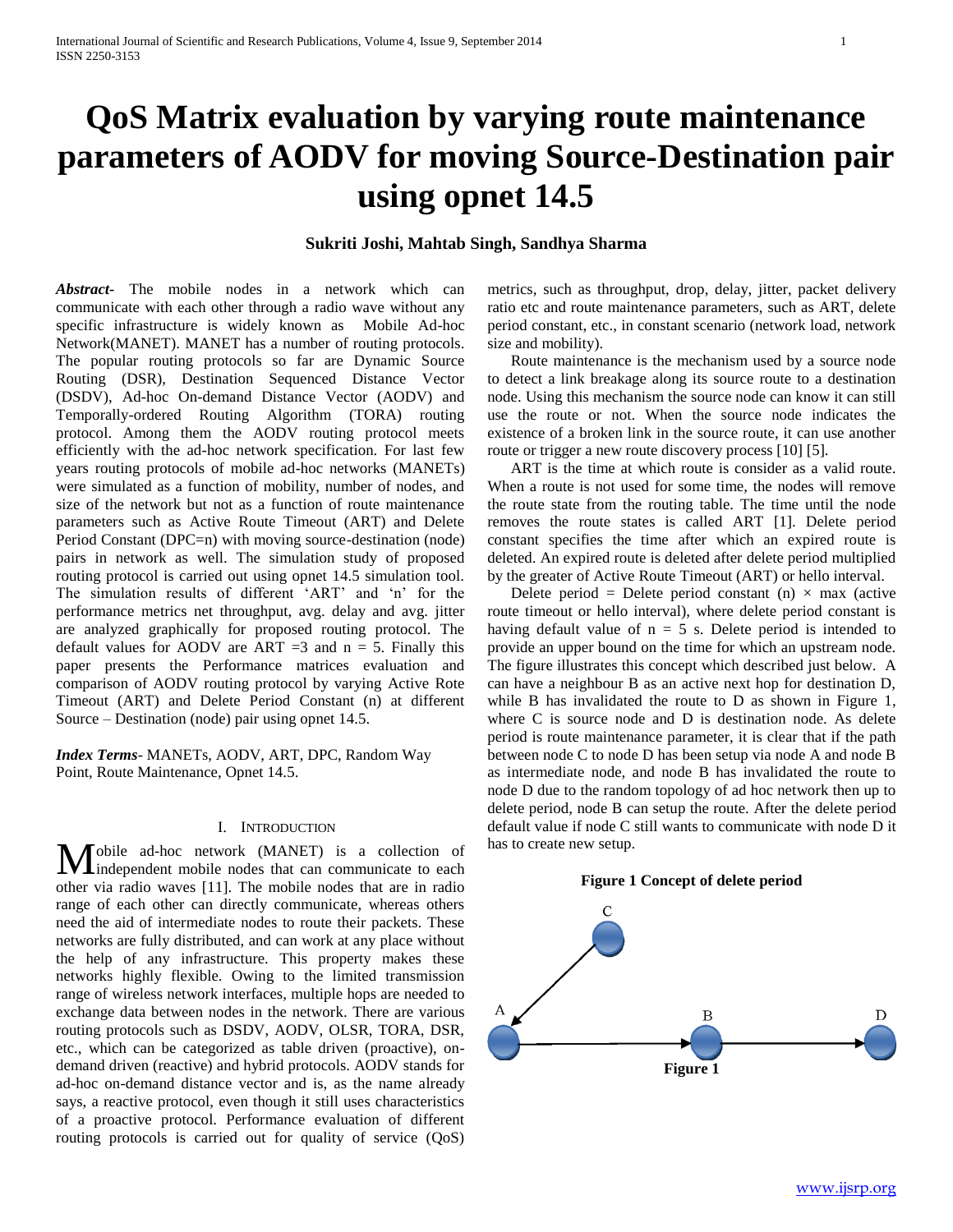## II. BRIEF SUMMARY ON AD-HOC ON DEMAND DISTANCE VECTOR ROUTING

 AODV can be called as a pure on-demand route acquisition system [8]. Here, nodes do not lie on active paths neither maintain any routing information nor participate in any periodic routing table exchanges. Further, a node does not have to discover and maintain a route to another node until it needs to communicate.

 To maintain the most recent routing information between nodes the concept of destination sequence numbering will be used [4] [5]. Each ad hoc node maintains a monotonically increasing sequence number counter, which is used to supersede stale cached routes. WLAN (IEEE 802.11b), which is mostly used in ad hoc networks to make the physical connection directly between two nodes, is used in this simulation environment [2].

 This section explains each process that is required in an AODV network to create, delete and maintain routes [8].

#### PATH DISCOVERY

 The path discovery process is initiated whenever a source node needs to communicate with another node for which it has no routing information in its table. Every node maintains two separate counters; a node sequence number and a broadcast id. The source Effect of variation in active route timeout and delete period constant 181 node initiates path discovery by broadcasting a Route Request (RREQ) packet to its neighbors [4] [5].

#### REVERSE PATH SETUP

 There are two sequence numbers included in a RREQ; the source sequence number and the last destination sequence number known to the source. The source sequence number is used to maintain fresh information about the reverse route to the Source and the destination sequence number specifies how fresh a route to the destination must be before it can be accepted by the source. As shown in the Figure 2 when the source node S determines that it needs a route to the destination node D and does not have the root available. Immediately node S starts broadcasting RREQ message to its neighbouring nodes in quest of route to the destination. The nodes 1 and 4 being as neighbours to the node S receive the RREQ message. So, nodes 1 and 4 create a reverse link to the source from which they received RREQ. Since the nodes 1 and 4 are not aware of the link to the node D, they simply rebroadcast this RREQ to their neighbouring nodes 2 and 5. As the RREQ travels from a source to various destinations, it automatically sets up the reverse path from all nodes back to the source as shown in Figure 2. This reverse route will be needed if the node receives a RREP back to the node that originated the RREQ. Before broadcasting the RREQ, the originating node buffers the RREQ ID and the originator IP address. In this way, when the node receives the packet again from its neighbours, it will not reprocess and reforward the packet.

 Eventually, a RREQ will arrive at a node that possesses a current route to the destination or the destination itself.

**Figure 2 Reverse path setting**



Broad casting range<br>**Figure 2** 

## FORWARD PATH SETUP

 The receiving node first checks that the RREQ was received over a bi-directional link. If an intermediate node has a route entry for the desired destination, it determines whether the route is current by comparing the destination sequence number in its own route entry to the destination sequence number in the RREQ. If the RREQ's sequence number for the destination is greater than that recorded by the intermediate node, the intermediate node must not use its recorded route to respond to the RREQ. Instead the intermediate node rebroadcasts the RREQ. The intermediate node can reply only when it has a route with a sequence number that is greater than or equal to that contained in the RREQ. If it does have a current route to the destination and if the

 RREQ has not been processed previously, the node then unicast a route reply packet (RREP) back to its neighbour from which it received the RREQ. By the time a broadcast packet arrives at a node that can supply a route to the destination, a reverse path has been established to the source of the RREQ. As the RREP travels back to the source each node along the path sets up a forward pointer to the node from which the RREP came, updates its timeout information for route entries to the source and destination, and records the latest destination sequence number for the requested destination. Figure 3 represents the forward path setup as the RREP travels through the nodes 3, 2, 1 from the destination D to the source node S. Nodes 4 and 5 are not along the path determined by the RREP, and will timeout after ART and will delete the reverse pointers from these nodes.

## **Figure 3 Forward path setting**



 A node receiving a RREP propagates the first RREP for a given source node towards that source. If it receives further RREPs, it updates its routing information and propagates the RREP only if the RREP contains either a greater destination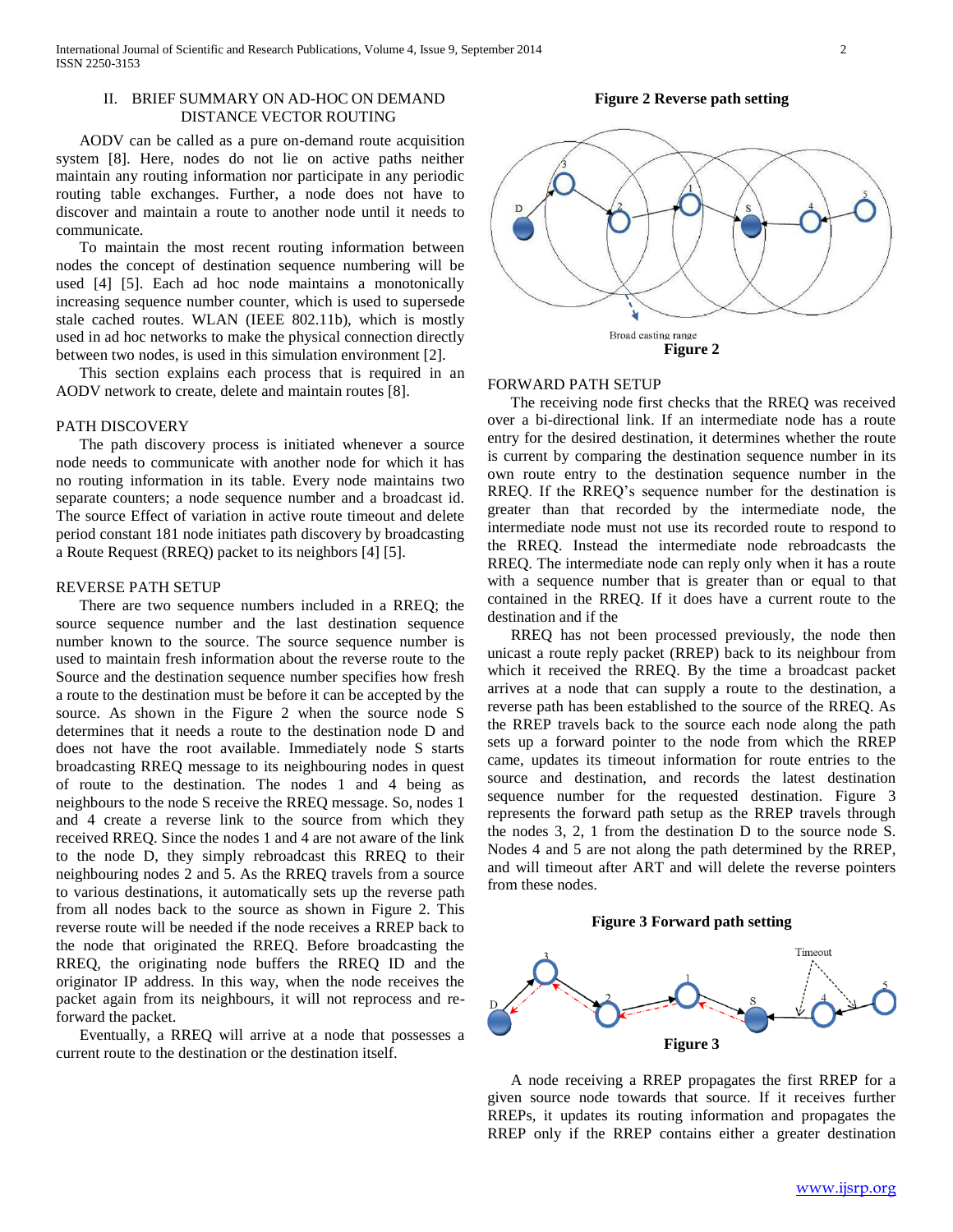sequence number than the previous RREP, or the same destination sequence number with a smaller hop count. Now the source node S can begin data transmission as soon as the first RREP is received, and can later update its routing information if it learns of a better route.

## ROUTE TABLE MANAGEMENT

 A timer associated with reverse path routing entries is called the route request expiration timer. The purpose of this timer is to erase reverse path routing entries from those nodes that do not lie on the path from the source to the destination .The expiration time depends upon the size of the ad-hoc network. Another important parameter associated with routing entries is the route caching timeout or the time after which the route is considered to be invalid. In each routing table entry, the address of active neighbours through that packets for the given destination are received is also maintained. A neighbour is considered active for that destination, if it originates or relays at least one packet for that destination within the most recent active timeout period [8]. This information is maintained so that all active source nodes can be notified when a link along a path to the destination breaks. A route entry is considered active, if it is in use by any active neighbours. A mobile node maintains a route table entry for each destination of interest.

# III. OPNET 14.5

 Opnet 14.5 modeler and simulation software provide solution for application and network management issues. This software is widely used for research and development of emerging networking technologies; for performance evaluation, testing, and debugging of communication networks, protocols, and applications; and for teaching and research. OPNET software has an easy-to-use graphical user interface, which can be used to build various network configurations and test their performance with simple drag-and-drop actions and a few clicks of a mouse. OPNET software contains a huge library of models that simulate most of the existing hardware devices and cutting-edge communication protocols. Opnet is a discrete event simulator which provides a good balance between ease of use and extensibility and power in terms of what scenarios can be simulated. Also, it does not have as much complexity as some tools, which results in a shorter learning curve. Finally, it has quite advanced wireless modules with new technologies being incorporated into the tool relatively quickly.

### IV. SIMULATION ENVIRONMENT

 Different parameters for simulation environment have been considered as per Table 1 Here, the ART is taken as the values of [0.5, 2.0, 3.0, 3.5, and 5.0] (in sec) and for each value of ART, the value of delete period constant (n) is taken as [2, 3, 4, 5, 6, 7, and 8]. Default value of route maintenance parameters of AODV routing protocol are given in Table 2.

## **TABLE 1 SIMULATION PARAMETERS**

| <b>Parameters at Physical Layer</b>          |                                         |  |  |  |  |
|----------------------------------------------|-----------------------------------------|--|--|--|--|
| Radio type                                   | 802.11b                                 |  |  |  |  |
| Antenna height                               | 1.5m                                    |  |  |  |  |
| Antenna Efficiency                           | $0.8\,$                                 |  |  |  |  |
| Antenna model                                | Omni-Directional                        |  |  |  |  |
| Path loss model                              | Two ray                                 |  |  |  |  |
| No. of channels                              | 1(2.4GHz) Ad-hoc mode                   |  |  |  |  |
| <b>Parameters at MAC Layer</b>               |                                         |  |  |  |  |
| Mac protocol                                 | 802.11                                  |  |  |  |  |
| <b>Parameters at Network Layer</b>           |                                         |  |  |  |  |
| Subnet channel                               | Wireless                                |  |  |  |  |
| Network protocol                             | IPv4                                    |  |  |  |  |
| <b>Routing Protocol</b>                      | <b>AODV</b>                             |  |  |  |  |
| <b>Parameters at Application Layer</b>       |                                         |  |  |  |  |
| Applications                                 | <b>CBR</b>                              |  |  |  |  |
| Packet size                                  | 512 Byte                                |  |  |  |  |
| Data Rate                                    | 10 kbps                                 |  |  |  |  |
| Number of send packet                        | 3600                                    |  |  |  |  |
| <b>General parameters</b>                    |                                         |  |  |  |  |
| <b>Network Simulator</b>                     | QualNet 7.1                             |  |  |  |  |
| Total simulation time                        | 180 seconds                             |  |  |  |  |
| Terrain size                                 | 1KM x 1 KM                              |  |  |  |  |
| Number of node                               | 20                                      |  |  |  |  |
| Number of SD pair                            | 5, 7                                    |  |  |  |  |
| propagation<br>Maximum<br>distance           | 200 meter                               |  |  |  |  |
| Transmission power                           | 15dbm                                   |  |  |  |  |
| Node placement                               | Randomly                                |  |  |  |  |
| Device type                                  | Human                                   |  |  |  |  |
| Mobility model                               | Random waypoint                         |  |  |  |  |
| Pause time                                   | 30 second                               |  |  |  |  |
| Minimum speed                                | $0 \text{ m/s}$                         |  |  |  |  |
| Maximum speed                                | $10 \text{ m/s}$                        |  |  |  |  |
| Routing protocol                             | <b>AODV</b>                             |  |  |  |  |
| Consider<br>Route<br>Active<br>Timeout (ART) | $\overline{0.5, 2, 3, 3.5, 5}$ (second) |  |  |  |  |
| Period<br>Consider Delete<br>Constant (DPS)  | $2, 3, 4, 5, 6, 7, 8$ (second)          |  |  |  |  |

# **TABLE 2 DEFAULT VALUE OF ROUTE MAINTENANCE PARAMETERS OF AODV ROUTING PROTOCOL**

|                |        | Active Route Timeout 3 s              |  |  |
|----------------|--------|---------------------------------------|--|--|
| (ART)          |        |                                       |  |  |
|                | Delete | Period 5 s                            |  |  |
| Constant (DPS) |        |                                       |  |  |
| Mv             |        | Route Timeout 2x Active Route Timeout |  |  |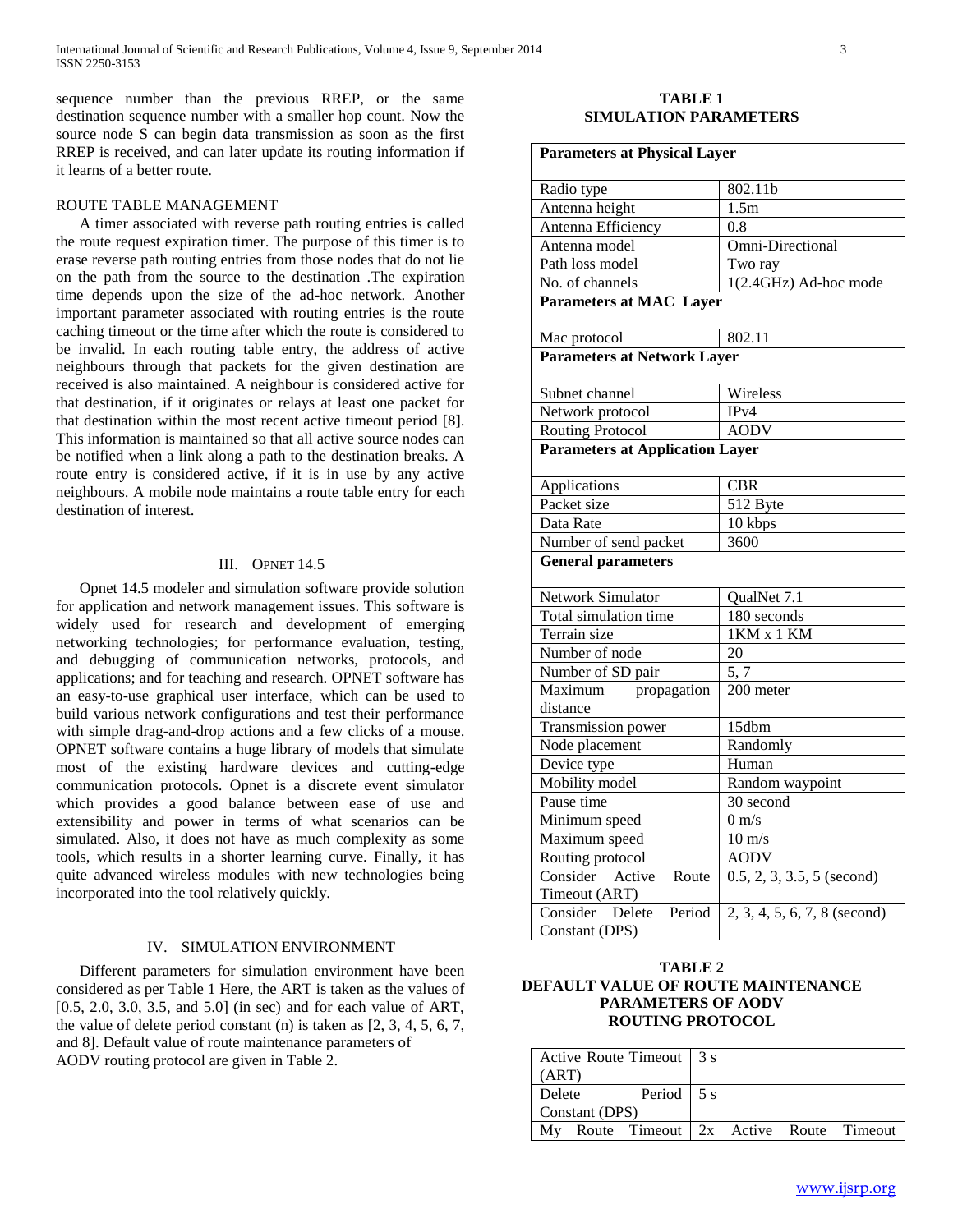International Journal of Scientific and Research Publications, Volume 4, Issue 9, September 2014 4 ISSN 2250-3153

| interval               | (ART)                     |
|------------------------|---------------------------|
| Node Traversal Time    | 40 s                      |
| Maximum<br>Route       | 2                         |
| <b>Request Retries</b> |                           |
| Maximum Number of      | 100                       |
| <b>Buffer Packets</b>  |                           |
| Net Traversal Time     | 2*Node Traversal Time*Net |
|                        | Diameter                  |
| Path_Discovery_Time    | 2 * Net Traversal Time    |
| Allowed Hello Loss     | 2                         |

 Graphs have been analyzed using D for each value of ART with different values of delete period constant on X-axis and of Received Throughput/Average End to End Delay/Average Jitter and Loss Packet on Y-axis.

### 1. RECEIVED THROUGHPUT (BITS/SECOND)

 Throughput is the number of packets that is passing through the channel in a particular unit of time.

 Performance metrics show the total number of packets that have been successfully delivered from source node to destination node. With ACKs and retransmission, this would not necessarily lead to lost packet, but will add to the network's load as well as the mean delay. Over all received throughput is higher for 7 SD pair because in this number of passing signal is high. And almost it is constant throughout distributed DPC.



**Figure 4 Throughput at ART= 2 Sec**



## 2. AVERAGE END-TO-END DELAY (SECONDS)

 Network delay is defined as the average delay experienced by all connection throughputs the simulation experiment. Each data transmission between a source and a destination will experience a network delay in the network.

 The delay is defined as the difference in time the moment all transmission of packets is delivered and the time these all packets are actually received or a specific packet is transmitting from source to destination and calculates the difference between send times and received times. Delays due to route discovery, queuing, propagation and transfer time are included in the delay metric. From figure clear that delays totally uncertain.



**Figure 6 End to end Delay at ART= 2 Sec**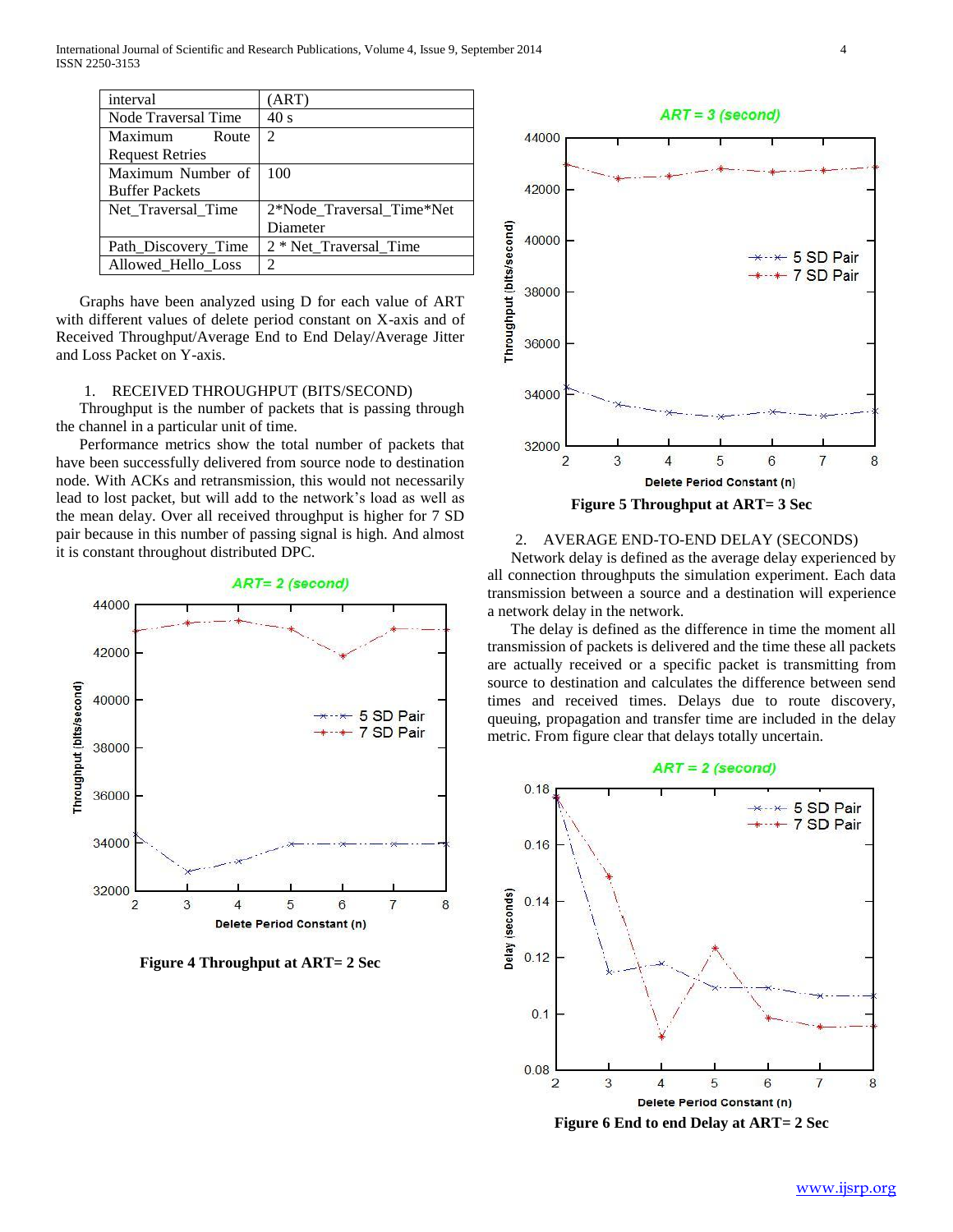

#### 3. AVERAGE JITTER (SECONDS)

 The term jitter is often used as a measure of the variability over time of the packet latency across a network. A network with constant latency has no variation (or jitter).Packet jitter is expressed as an average of the deviation from the network mean latency. From figure 8 and 9 it is clear that average jitter is greater in case of 7 SD pair than 5 SD pair because in case of 7 SD pair active node is more so that's why network traffic is high than 5 SD pair at given node density in our case it has been taken 20 node.



**Figure 8 Average Jitter at ART= 2 Sec**



#### V. CONCLUSION

 The prime objective of this paper is to analyze the performance of AODV routing protocol, if it's default value of route maintenance parameters are varied in mobile ad hoc networks (MANETs) environment. There is various route maintenance parameter of AODV routing protocol, which are listed in Table 2. Among them only two route maintenance parameters have been considered, to analyze the performance of AODV routing protocol for this dissertation that are Active Route Timeout (ART) and Delete Period Constant (DPC=n), the default value of these route maintenance parameters are 3 second and 5 second respectively.

 According to taken scenario, AODV delivered maximum net throughput at " $ART = 3.0 \& DPC = 4.0 \text{ sec.}$ " for both SD pair. Delivered throughput by 7 SD pair is always greater than the 5 SD pair because number of generated packets from all clients is higher so number of passing packets from channel at particular unit of time is high in case of 7 SD pair, this can be seen on figure (4, and 5). Increasing of number of SD pair in constant network density doesn't mean that always performance will increase. It may increase till wireless channels are easily available for data transmission after that it may degrade when channel becomes highly congested or transmitted data is highly more than the numbers of free available channels in the network. In case of average end to end delay, AODV gives best performance at "*ART=3.5 & DPC=2 sec."* and at *"ART=3.0 & DPC=4 sec."* for 5 and 7 SD pair respectively. 7 SD pair gives minimum delay for almost all value of ART but analytical values are uncertain in both cases; it can be cleared from figure (6 and 7). Minimum delay is possible in case of 7 SD pair because number of active node is more, so there are a no difficulties in route discovery process. In this presented scenario, network gives